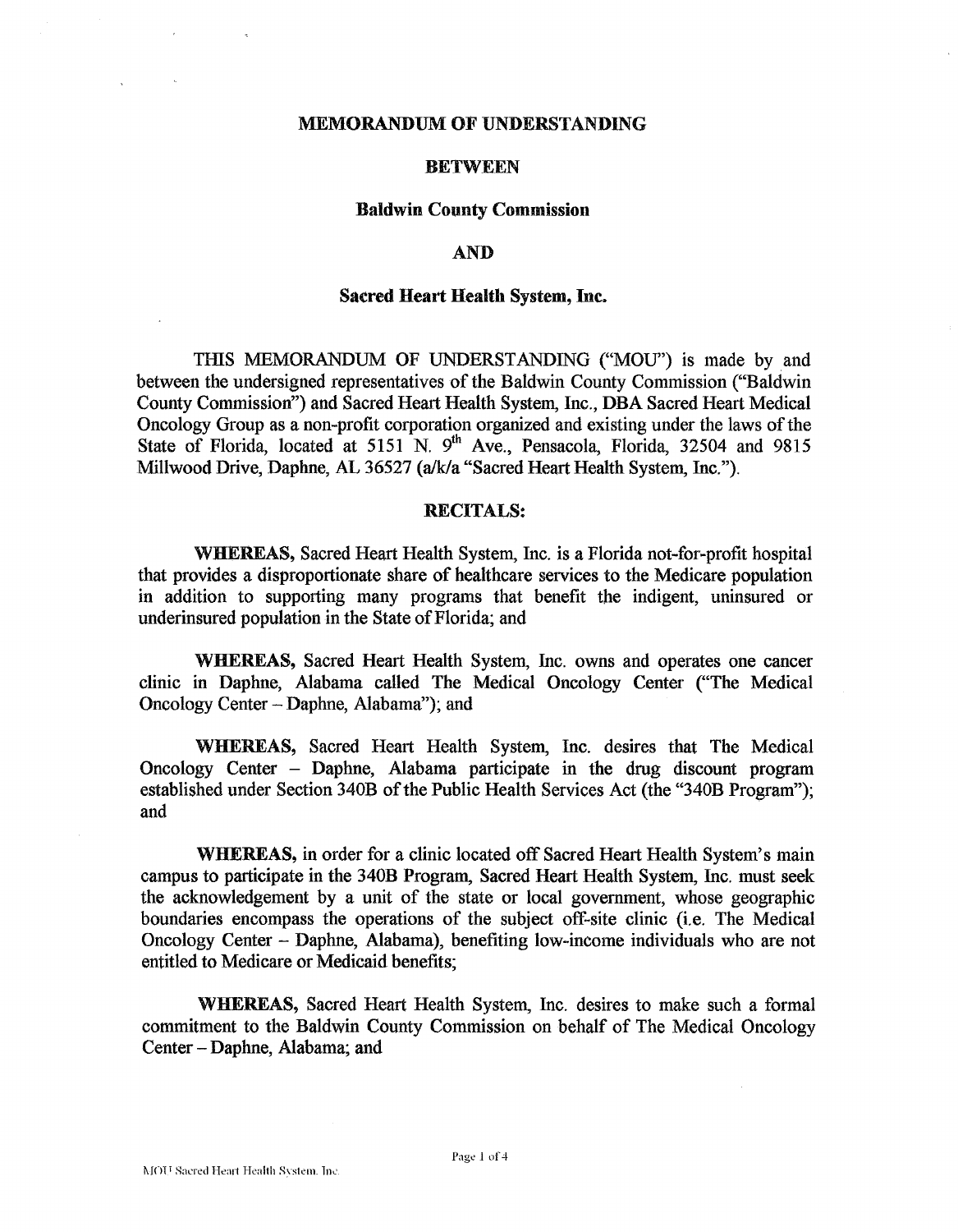WHEREAS, the Baldwin County Commission simply provides their acknowledgment that such commitments benefit the general citizenry of Baldwin County, Alabama.

**NOW, THEREFORE,** the Baldwin County Commission acknowledges the benevolent nature of the services to be rendered by Sacred Heart Health System, Inc. as follows:

## **1. Commitment of Sacred Heart Health Svstem, hc. and The Medical Oncology Center – Daphne, Alabama to provide Indigent Care.**

During the term of this MOU, Sacred Heart Health System, Inc. endeavors to provide for the health care to indigent, uninsured and underinsured residents of Baldwin County, Alabama. This commitment pertains solely to the provision of outpatient oncology services at The Medical Oncology Center - Daphne, Alabama as located at 9815 Milwood Drive, Daphne, Alabama 36526, including but not limited to professional medical services rendered by Physician employees of Sacred Heart Health System, Inc. that indigent care provided during the term of this MOU at The Medical Oncology Center - Daphne, Alabama will be approximately \$1,000,000 per year, based upon usual and customary charges. In any event, Sacred Heart Health System, Inc. will assure that all cancer patients who present to The Medical Oncology Center -Daphne, Alabama will receive necessary care, as required by law, regardless of ability to pay. The purpose of this commitment is to assure access in the Baldwin County, Alabama service area to outpatient oncology services for low-income individuals who are not entitled to benefits under Medicare or Medicaid, as required under the Code of Federal Regulations, Volume 42, Section 413.65(e)(3)(i)(C).

## 2. Acknowledgements of Baldwin County Commission.

(a) The Baldwin County Commission acknowledges the commitment of Sacred Heart Health System, Inc. set forth above; and

(b) The Baldwin County Commission hereby acknowledges that the healthcare services provided by Sacred Heart Health System, Inc. hereunder are in the public interest and being provided to assure access in the Baldwin County, Alabama service area to outpatient oncology services for individuals who are not entitled to benefits under Title XVIII or eligible for assistance under any State plan pursuant to Title XIX of the Social Security Act; and

(c) The Baldwin County Commission acknowledges that Sacred Heart Health System, Inc. is providing these services at no reimbursement or considerably less than full reimbursement from the patients; and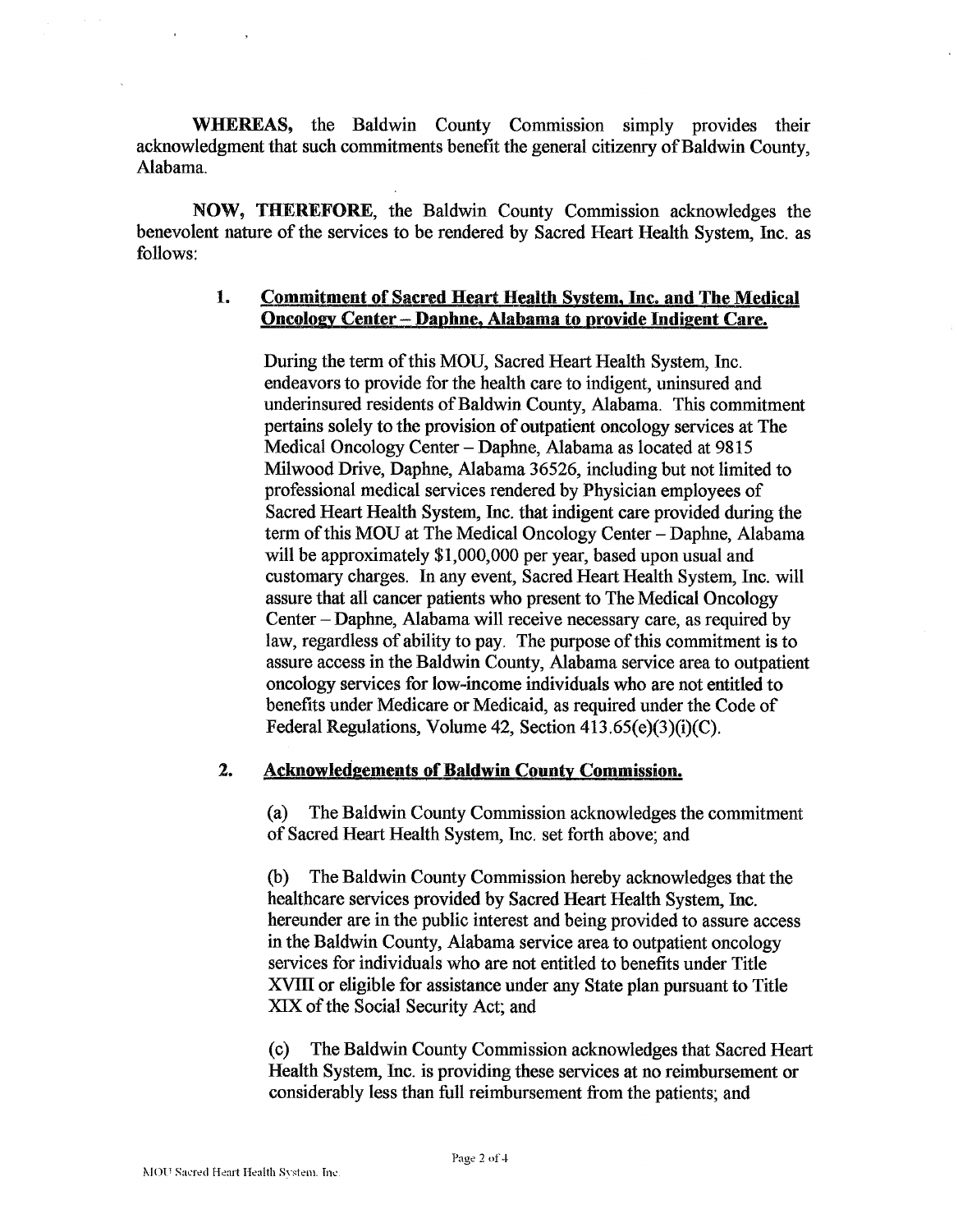(d) Healthcare services to be provided by Sacred Heart Health System, **Inc.** are specific to those provided by a medical oncologist physician practice and infusion clinic.

3. Representations of Sacred Heart Health System. Sacred Heart Health System represents that as of the date hereof:

> (a) Sacred Heart Health System, Inc. constitutes a corporation duly organized and validly existing in good standing under the laws of the State of Florida and is qualified to do business in the State of Alabama, with the corporate power and authority to enter into and perform its obligations under this MOU; and

(b) Sacred Heart Health System, Inc. is a tax-exempt corporation of under Section  $501(c)(3)$  of the Internal Revenue Code of the United States, as amended and under applicable laws of the State of Florida.

- **4. No Warranties.** The Baldwin County Commission in no way guarantees or warrants, either expressly or impliedly, the quality, accuracy, completeness, reliability, or suitability for any particular purpose the services rendered or performed by Sacred Heart Health System, Inc. and / or The Medical Oncology Center - Daphne, Alabama, including their servants, employees, affiliates or assigns, pursuant to or envisioned by this MOU. Additionally, the Baldwin County Commission or any agent, servant or employee thereof assume no liability associated with any services rendered or performed by Sacred Heart Health System, Inc. and / or The Medical Oncology Center -Daphne, Alabama.
- **5. Indemnification.** It is mutually understood and agreed by the parties that Sacred Heart Health System, **Inc.** and The Medical Oncology Center - Daphne, Alabama shall defend, indemnify and hold harmless the Baldwin County Commission, its agents, servants and employees against any liability (including death), claims, demands, causes of action, administrative proceeding or hearings, to include the costs of any attorney fees, fines, damages or costs, or other penalties arising out of and / or alleged to arise out of the acts or omissions of Sacred Heart Health System, Inc. and The Medical Oncology Center - Daphne, Alabama, or its agents, servants or employees pursuant to and / or envisioned by this MOU.
- **4. Terms and Termination.** The term of this MOU shall commence on the date last written below and shall continue until terminated by either party upon not less than sixty (60) days prior written notice to the other.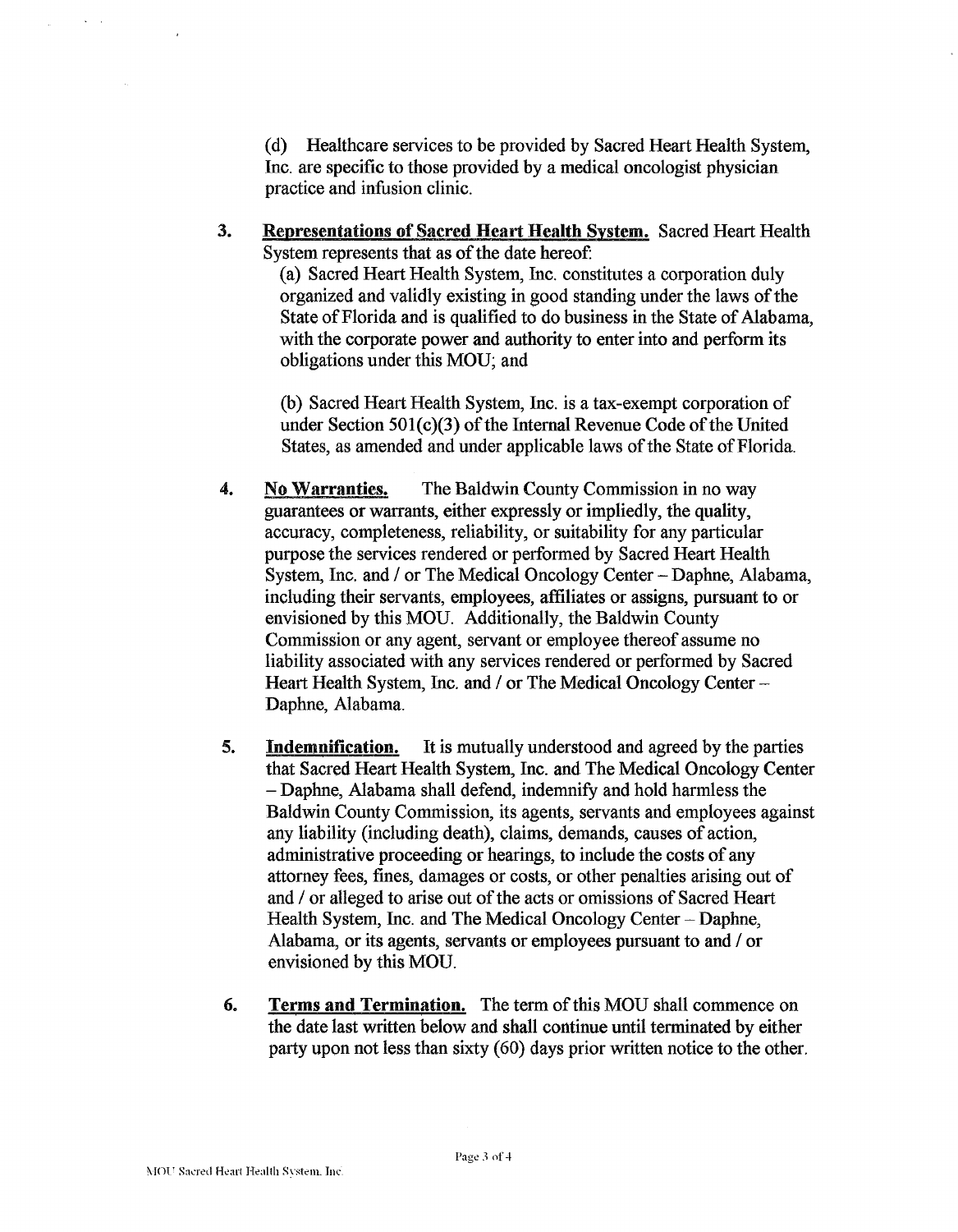*9.* **Notice.** All notices required or permitted to be given under this MOU shall be deemed given when received by hand or sent by registered or certified mail, return receipt requested, addressed as follows:

Sent to:

Baldwin County Commission Attention: Chairman of the County Commission Address: **3** 12 Courthouse Square, Suite 12 Bay Minette, Alabama 36507

Sent to:

Sacred Heart Health System, Inc. Attention: Theresa Brown 5 1 **5** 1 North **9th** Avenue Pensacola, Florida 32504

**8. Governing Law.** This MOU shall be governed by and construed in accordance with the laws of the State of Alabama (excepting any conflict of laws provisions which would serve to defeat application of Alabama substantive law). 7. Sailtz All matics required on permitted to be given under this MOU<br>
dial to docal of piece when received by band or sure by registered on<br>
certifical unit, receive received, addressed as follows.<br>
The diversity communi

IN WITNESS WHEREOF, Sacred Heart Health System, Inc. and the Baldwin County Commission have executed this Memorandum of Understanding as of the day and year last written below by their duly authorized representatives.